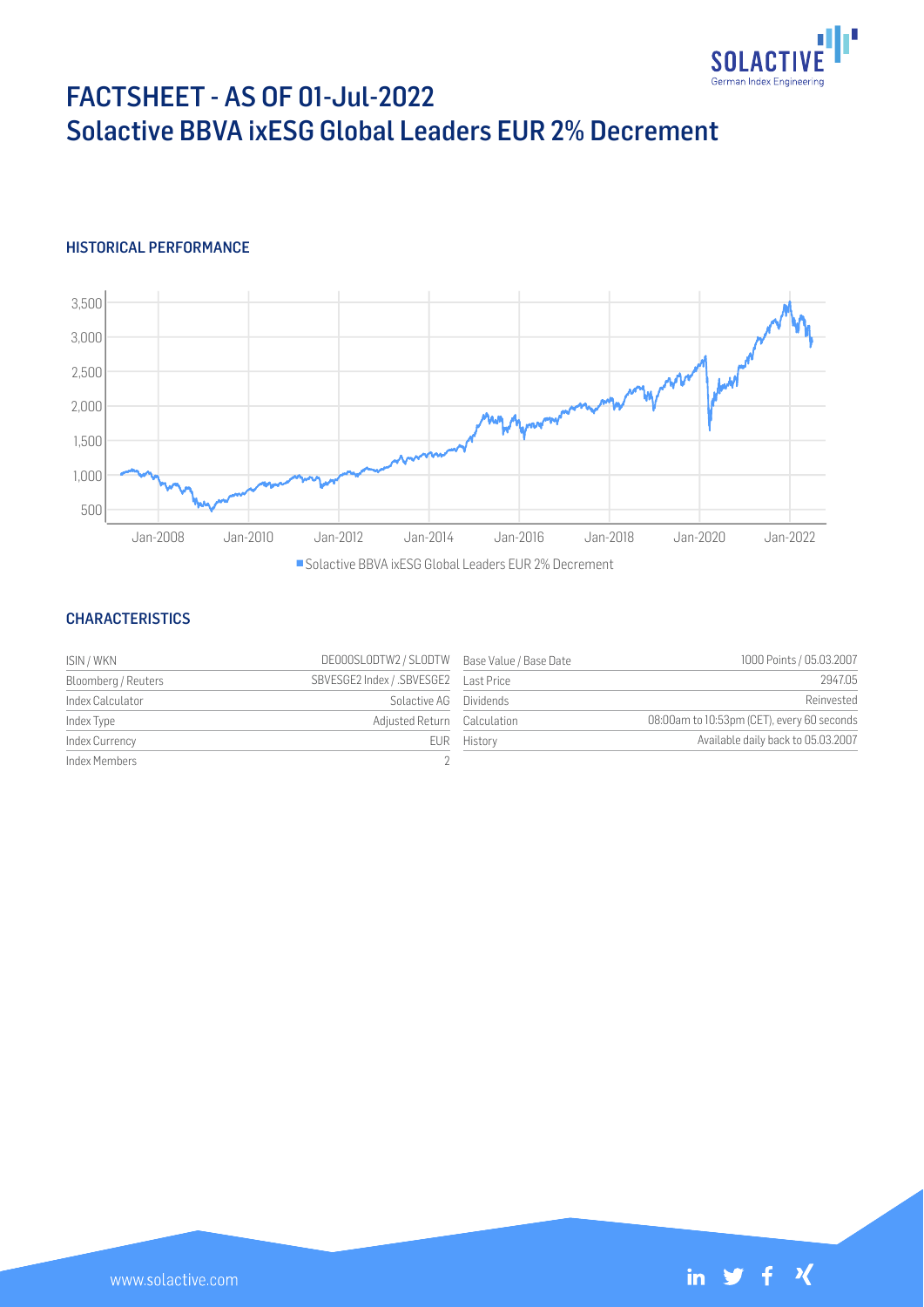

### FACTSHEET - AS OF 01-Jul-2022 Solactive BBVA ixESG Global Leaders EUR 2% Decrement

## **STATISTICS**

| <b>EUR</b>         | 30D       | 90D        | 180D       | 360D                  | <b>YTD</b> | Since Inception       |
|--------------------|-----------|------------|------------|-----------------------|------------|-----------------------|
| Performance        | $-5.86\%$ | $-9.82%$   | $-16.04\%$ | $-5.58%$              | $-16.04\%$ | 194.71%               |
| Performance (p.a.) |           |            |            |                       |            | 7.31%                 |
| Volatility (p.a.)  | 21.07%    | 20.70%     | 18.58%     | 15.62%                | 18.51%     | 17.12%                |
| High               | 3163.43   | 3315.50    | 3505.49    | 3516.36               | 3510.25    | 3516.36               |
| Low                | 2849.82   | 2849.82    | 2849.82    | 2849.82               | 2849.82    | 470.08                |
| Sharpe Ratio*      | $-2.44$   | $-1.63$    | $-1.58$    | $-0.32$               | $-1.57$    | 0.46                  |
| Max. Drawdown      | $-9.91%$  | $-14.05\%$ | $-18.81%$  | $-18.96%$             | $-18.81%$  | $-56.73%$             |
| VaR 95 \ 99        |           |            |            | $-29.2\%$ \ $-50.7\%$ |            | $-25.7\%$ \ $-52.0\%$ |
| CVaR 95 \ 99       |           |            |            | $-41.1\%$ \ $-54.6\%$ |            | $-42.8\%$ \ $-74.4\%$ |

\* Up to 31 December 2021, ex-post Sharpe ratios use as input for the risk free rate term the London Inter-Bank Offered rates in the respective currencies of the index and at a term equal to the observation period. From 3 J 2022 onwards, Sharpe ratios will be / are calculated using as reference risk free rate input the overnight replacement rate for these currencies, namely SONIA (for GBP), SOFR (for USD) and EURIBOR Overnight (for EUR).







COMPOSITION BY COUNTRIES

# TOP COMPONENTS AS OF 01-Jul-2022

| Company                                           | Ticker   | Country | Currency | Index Weight (%) |
|---------------------------------------------------|----------|---------|----------|------------------|
| SOLACTIVE BBVA IXESG GLOBAL LEADERS EUR INDEX NTR |          |         | FUR      | 100.01%          |
| EUR-CASH                                          | FUR-CASH | $-$     | FUR      | -0.01%           |